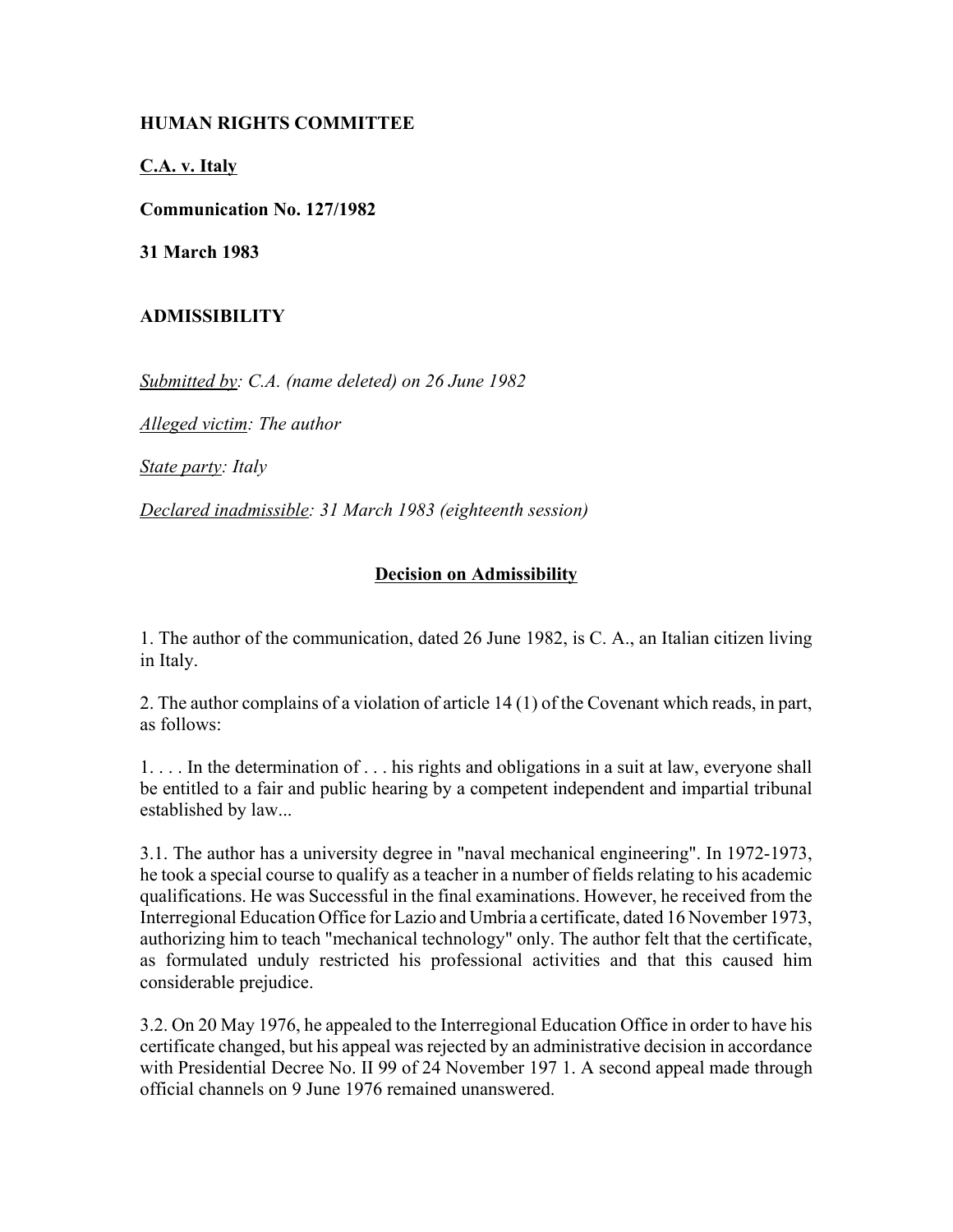3.3. On 9 September 1976, he appealed to the President of the Republic through an exceptional (administrative) recourse procedure. By Presidential Decree of 26 January 1979, the appeal was rejected.

3.4. On 20 July 1979, he appealed again to the President of the Republic, through the Ministry of Public Education, in order to obtain the repeal of the Presidential Decree of 26 January 1979. By Presidential Decree of 8 July 1981, this second appeal was rejected and the Ministry of Public Education provided the author with a copy of the Decree on 1 March 1982.

3.5. The author submits that domestic remedies have thus been exhausted. There is no indication that the same matter has been submitted to another procedure of international investigation or settlement.

4.1. The author states that the objective of his communication is not to seek a remedy for the prejudice caused to him by the decisions of the administrative authorities to limit the scope of this professional activities. On the other hand, he requests the Committee to consider first the claim that Presidential Decree No. 1199 of 24 November 1971 is not in conformity with article 14 (1) of the Covenant and also violates article 113 of the Italian Constitution. This Decree establishes recourse procedures in administrative matters, including the exceptional procedure by way of appeal to the President of the Republic. The author claims that the Decree excludes the possibility for those who choose to appeal through the exceptional procedure to have their rights determined in a suit at law before a judicial tribunal. (Article 8 of Presidential Decree No. 1199 lays down that when an appeal is made against an administrative decision through a jurisdictional procedure *("ricorso giurisdizionale"),* the same appeal cannot be dealt with under the exceptional procedure.)

4.2. Secondly, the author claims that Decree No. 1199 does not guarantee the competence, the independence and the impartiality of the organ called upon to decide on the legitimacy of an administrative decision which, in the case of the exceptional procedure, is the Council of State. (The Council of State is, according to article 100 of the Italian Constitution, "an advisory organ on judicial-administrative matters and ensures the legality of public administration".)

4.3. Thirdly, the author claims that the exceptional procedure to appeal to the President of the Republic does not respect the right of everyone to be entitled to a fair and public hearing.

4.4. Finally, the author claims that, in general, legal provisions dealing with exceptional recourse procedures in the field of administration are not in conformity with the provisions of the Covenant.

5. Before considering any claims contained in a communication, the Human Rights Committee shall, in accordance with rule 87 of its provisional rules of procedure, decide whether or not it is admissible under the Optional Protocol to the Covenant.

6. The Human Rights Committee observes that, according to the author's own submission,